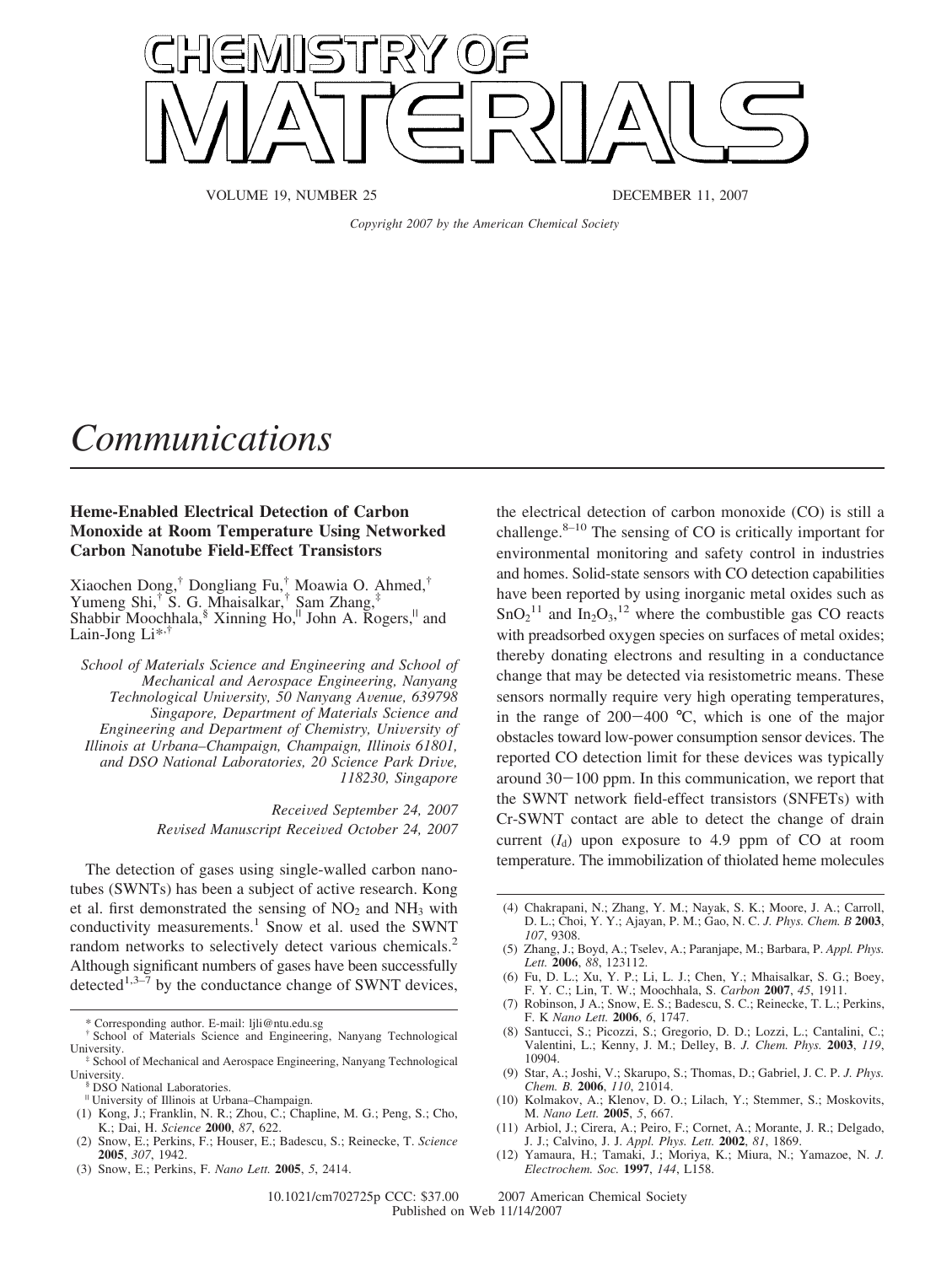

**Figure 1.** (a) Schematic illustration of the Cr-SWNT contacted SNFET. (b) AFM image of the SWNT networks. (c) Chemical structure of the thiolated heme. (d) Schematic illustration of the setup for gas sensing.

on the device can significantly enhance the detection sensitivity for CO.

CNT networks were synthesized by CVD process $^{13}$  using cationized ferritin as catalysts. SNFETs were fabricated in a top contact device geometry (illustrated in Figure 1a), where a highly *p*-doped silicon wafer with an 100-nm-thick  $SiO<sub>2</sub>$  layer was used as a back gate and 100 nm of Au electrodes (to form a Au-SWNT contact) or 10 nm Cr/100 nm Au (to form a Cr-SWNT contact) separated by 100 *µ*m were patterned on top of it using standard lithography techniques. Figure 1b shows the typical AFM image of the SWNT networks formed. The thiolated heme (Figure 1c) was prepared by a method described elsewhere<sup>14</sup> (MALDI-TOF mass spectrum shown in Figure S1 in the Supporting Information) and the immobilization of thiolated heme was performed by immersing devices in 1 mM of thiolated heme solution (dichloromethane as a solvent) for 16 h in ambient, followed by intensive rinsing using dichloromethane and air drying. The disulfide is covalently adsorbed on the Au surface and the heme molecules can be securely attached to the Au surface of the SNFETs. All electrical measurements were performed on a standard electrical probe station enclosed in a 200 L glovebox under a nitrogen atmosphere at room temperature. CO  $(4.9$  ppm in pure N<sub>2</sub>; National Oxygen Pte Ltd.; certified with gas chromatography) or  $NO<sub>2</sub>$ were premixed with pure nitrogen (>99.9995%) to the desired concentration and then introduced through a gas nozzle (1 mm diameter) located 3 mm above the devices (Figure 1d), where the total gas flow flushing onto the device was kept at 500 sccm. Before electrical data were recorded, all devices were purged with high purity  $N_2$  gas until a reasonably constant drain current was achieved.

Figure  $2a-d$  show the real-time  $I_d$  response upon switching between N<sub>2</sub> and CO (4.9 ppm) for Au-contacted SNFET (Au-SNFET), thiolated heme-modified Au-SNFET (he-Au-SN-FET), Cr-contacted SNFET (Cr-SNFET), and thiolated



**Figure 2.** Electronic detection of CO gas using (a) Au-SNFET, (b) he-Au-SNFET, (c) Cr-SNFET, and (d) he-Cr-SNFET. The concentration of CO was 4.9 ppm and the total flow was kept at 500 sccm,  $V_g = 10$  V and drain voltage  $(V_d) = -10$  V.

heme-modified Cr-SNFET (he-Cr-SNFET). No significant *I*<sub>d</sub> response was observed for the Au-SNFET after the gas flow was switched from  $N_2$  to CO as shown in Figure 2a, whereas Cr-SNFET had little  $I_d$  decrease ( $\leq 0.5 \times 10^{-6}$  A; Figure 2c). This implies that the electrode/CNT contact is a factor that can not be ignored in gas detection. This result is consistent with the conclusion drawn from NO or NO2 detection using pristine SNFETs.<sup>5,6</sup> After modification with thiolated heme the decrease of  $I_d$  on switching to CO was significantly enhanced to  $\sim$ 1.5 × 10<sup>-6</sup> A for Cr-SNFETs (Figure 2d). In this case, the response time is less than 100 s and the  $I_d$  was able to recover faster (in a time scale of few seconds) when the gas was switched back to  $N_2$  (Figure 2d). The thiolated heme-modified Cr-SNFET could be reused for up to 40 cycles of  $N_2$ -CO testing without any deterioration in the sensing response. However, thiolated heme was not able to enhance the CO detection for the Au-SNFETs, thus further suggesting that the electrical responses to CO may derive mainly from the electrode-SWNT junction. This result is consistent with our recent observation that Au- and Cr-contacted SNFETs behave differently in DNA detection.<sup>15</sup> It may be noted that the thiolated heme is strongly bound to Au (evidenced by XPS analysis in Figure S2 and AFM image in Figure S3, see the Supporting Information) and that the heme molecules sitting close to the metal-SWNT contact may impose short-range interaction to the junction and alter

<sup>(13)</sup> Hur, S.-H.; Kocabas, C.; Gaur, A.; Shim, M.; Park, O. O.; Rogers, J. A. *J. Appl. Phys.* **2005**, *98*, 114302.

<sup>(14)</sup> Kobayashi, K.; Imabayashi, S.; Fujita, K.; Nonaka, K.; Kakiuchi, T.; Sasabe, H.; Knoll, W. *Bull. Chem. Soc. Jpn.* **2000**, *73*, 1993.

<sup>(15)</sup> Gui, E. L.; Li, L.-J.; Zhang, K.; Xu, Y. P.; Dong, X. C.; Ho, X.; Lee, P. S.; Kasim, J.; Shen, Z. X.; Rogers, J. A.; Mhaisalkar, S. G. *J. Am. Chem. Soc.* **2007**, *129*, 14428.